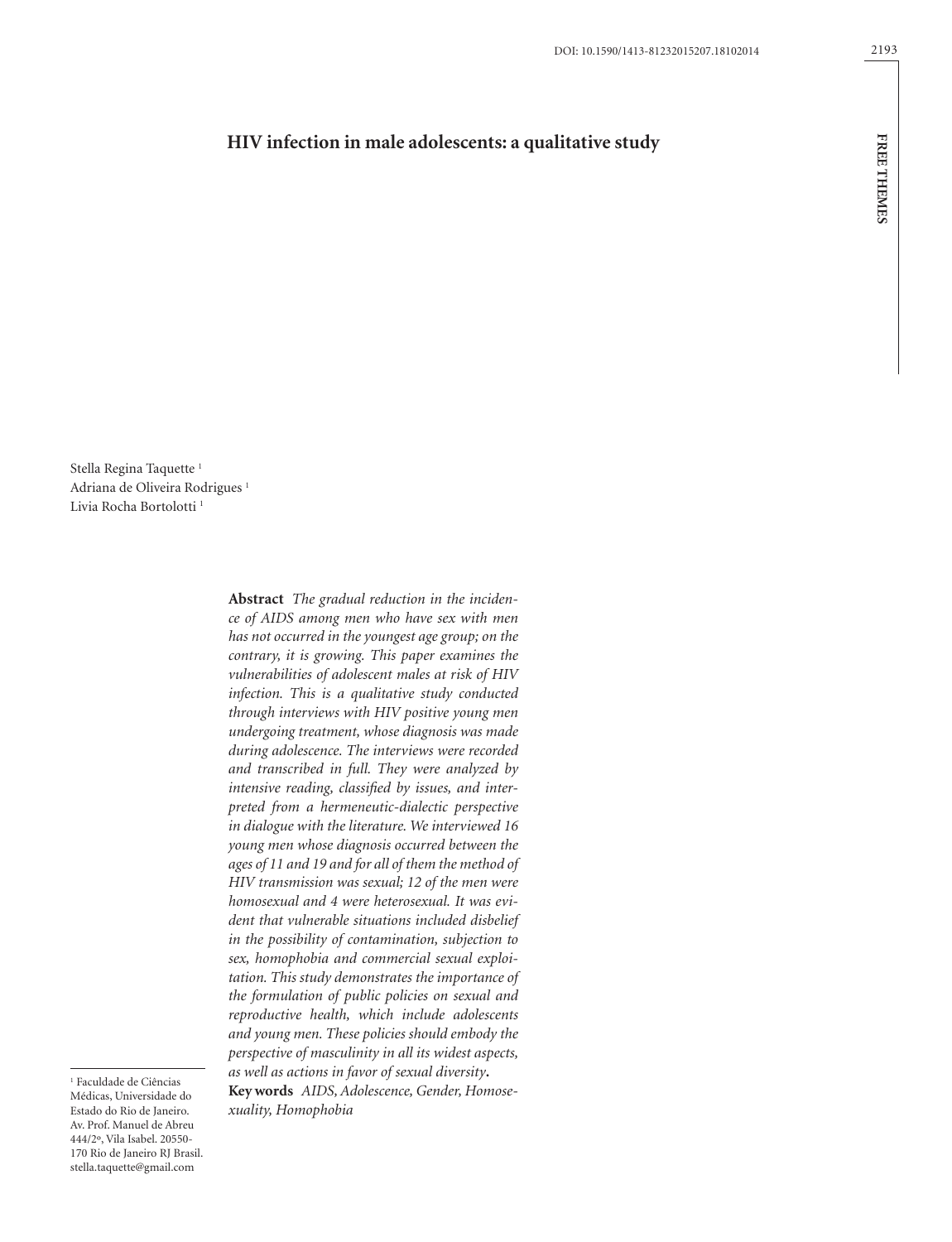# **Introduction**

In the current state of the AIDS epidemic in Brazil, the age group of 10-19, i.e. the period of life referred to as adolescence, presents peculiarities in relation to the route of HIV infection. Despite the gradual reduction in the incidence of AIDS among men who have sex with men (MSM), this has not happened among young men who have sex with men (YMSM). In fact, on the contrary, levels among this group are rising<sup>1</sup>.

In Brazil, condom use is still low among adolescents<sup>2</sup>. Within the logic surrounding gender in Brazilian society, male adolescents are expected to start their sexual activity at an early age and with the highest possible number of partners in order to prove their manhood, which increases their exposure to the risk of contracting a sexually transmitted disease  $(TD)^3$ . With regard to adolescents of homosexual orientation, the situation is more complex because, in addition to the vulnerabilities that they have as men and young people, they also discover that they have sexual attraction to people of the same sex within a homophobic society. They often isolate themselves, finding it difficult to reveal their feelings to their families and friends, and they do not generally disclose their condition to the health services. This leads to lower levels of protection and higher levels of risk to health. Ministry of Health data indicate homosexual relations as being a factor in vulnerability to HIV in male adolescents, as well as revealing that this group are less educated, have multiple partners, and suffer from co-infections with other STDs<sup>1</sup>

Adolescents of a homosexual orientation find themselves in a position of unequal power in relation to older homosexual men and also heterosexual men. Consequently, they are more exposed to violence, which hinders the negotiation of safe sex4 . It is worthy of note that public policies in the field of sexual and reproductive health do not favor men, let alone young men and those with a sexuality that differs from the hegemonic standard; their rights are not recognized<sup>5,6</sup>.

Taking the above into consideration, this article aims to examine the vulnerabilities of adolescent and young HIV positive males at risk from HIV infection, through their own perceptions. It is our intention to contribute to public policies in combating the HIV/AIDS epidemic within the adolescent age group.

### **Methods**

The target population of this study was HIV positive young men whose diagnosis occurred in adolescence. We chose a qualitative method, given the nature of the object of study. The data were collected in an intersubjective environment through semi-open interviews. The interview is a privileged instrument: it allows us to know, through the speech of interlocutors, the value system of a social group, revealing its structural conditions and, at the same time, transmitting representations of that group in specific historical, socioeconomic and cultural conditions<sup>7</sup> The sample was intentional, consisting of HIV positive men and adolescents undergoing treatment.

The Brazilian Ministry of Health provides free and universal access to antiretroviral therapy for AIDS patients and the municipality of Rio de Janeiro has 43 public health services to serve this sector of the public. These include general hospitals that provide assistance to large numbers of varied individuals who come from various neighborhoods. To reflect this plurality of individuals, we recruited potential research participants from the following hospitals: Hospital Universitário Pedro Ernesto, Hospital Gaffrée Guinle, Hospital Universitário Clementino Fraga Filho and Hospital Federal dos Servidores do Estado. These hospitals meet the needs of people from various social classes, but mostly those of lower socioeconomic status. The health services were contacted by the research team, which was composed of a doctor, a social worker and a nurse and, after approval by the ethics committee and the consent of the participants (and those responsible for participants under the age of 18), the data collection started.

The criteria for inclusion were a diagnosis between the ages of 10 and 19 and a period of illness of up to five years, to ensure homogeneity in the group regarding the duration of illness. The adolescents and young men who met this profile were sent to interviewers by health professionals who attended them in the health services. The individuals who agreed to participate were informed of the content of research and if they were in agreement they were interviewed in a private environment. To complete the sample, the team attended these hospitals at least twice a week for 18 months. The end of the data collection occurred when we considered that there was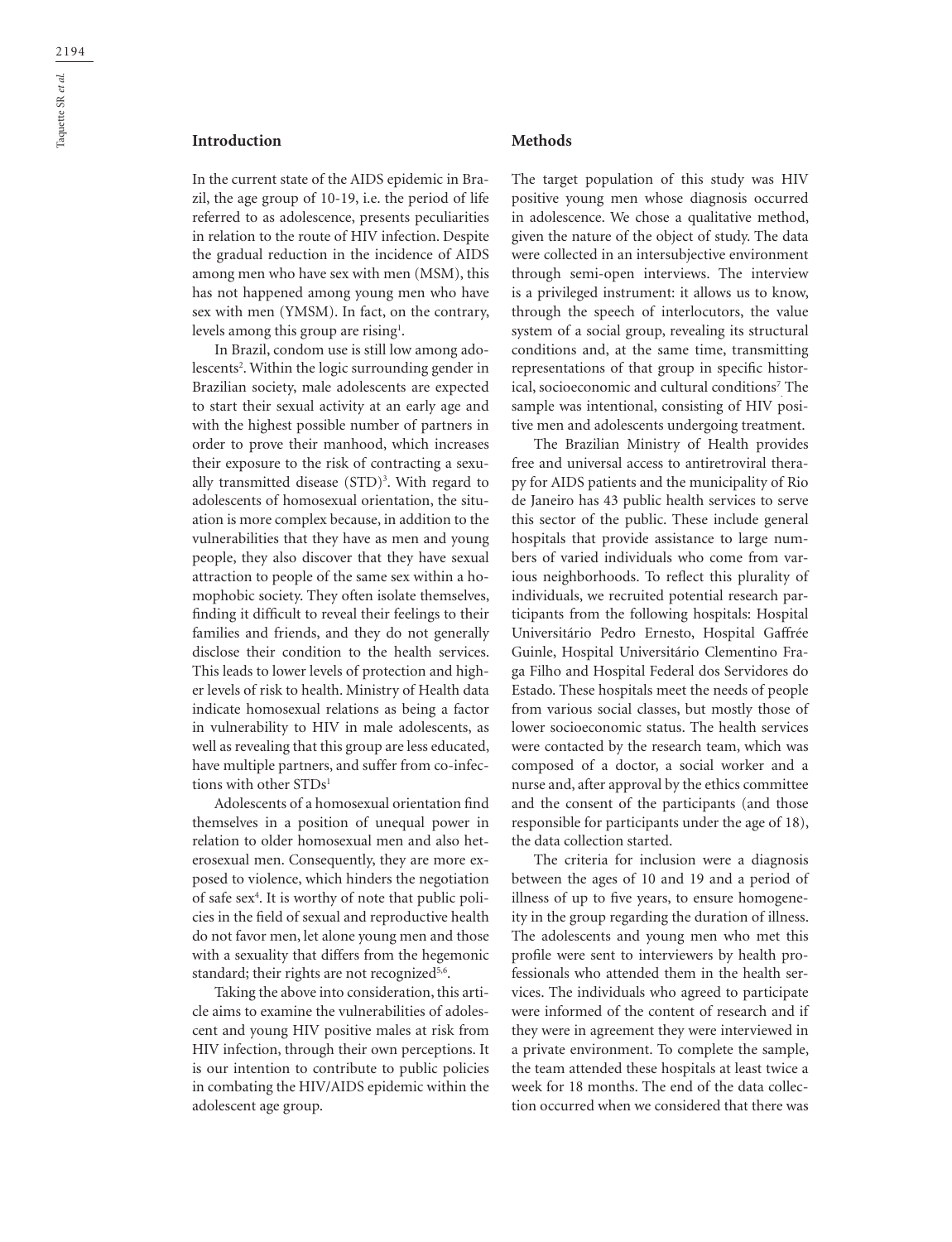a saturation of the information that had been gathered. The long period of time for interviewing was due to the fact that the interviewers did not have availability to carry out this work fulltime on a daily basis at the health centers, and also because there was difficulty and delay in obtaining authorization to conduct the study in one of the chosen hospitals.

The interviews followed a script, with questions about demographic, family, sexual history and infection/diagnosis information. The authors recorded and transcribed the interviews in full. From the beginning, and throughout the study, the analysis of textual data from the transcripts was conducted, comprising the steps of reading and re-reading the texts to provide a singular view of each interview as well as a cross-reading of all the texts to identify what was common to the narratives, as well as the differences, in order to understand what was the most relevant content. We subsequently sought to identify the meanings attributed by the individuals to the questions that were asked, trying to understand the internal logic of this group in a comparative dialogue with the literature. Finally, an interpretative summary was prepared that responded to the research questions.

The research met the ethical principles contained in the Declaration of Helsinki and was approved by the Research Ethics Committee of the Municipal Health Secretary of Rio de Janeiro on 9/11/2009. All the interviewees, and those responsible for participants under the age of 18, signed a free and informed consent form.

#### **Results and discussion**

#### **Characterization of the group**

The data were collected between July 2010 and December 2011 and the sample consisted of 16 individuals. An interview, which averaged fifty minutes, was conducted with each interlocutor. The main characteristics of the interviewees were as follows: low socioeconomic level with an average family income of 3.5 minimum wages (variation of 1 to 10 salaries); 12 were homosexual and 4 were heterosexual; a majority were non-white and half of them were more than two years behind in schooling. The average age of the first incidence of sexual relations was 14 (from 12-18) and the median age was 15 years. For the majority (68.7%) this occurred at the age of 15 years or older. In 93.7% of cases these sexual partnerships

were relationships without emotional involvement ("one night stands" and abuse). Only one interviewee reported that they had been infected by a girlfriend. Multiple sexual partnerships (over 4 in the last year) were reported by 81.3% of the interviewees and 62.5% reported that they had prostituted themselves.

The families of the interviewees were mostly single parent. There were common reports of conflicts and family violence, as well as the fragmentation of the family because of socioeconomic difficulties, with family members living with other relatives, grandparents, uncles, cousins etc.

The data were classified into four categories, which, incorporating the factors of multiple sexual partnerships and inconsistent condom use, were configured into the following categories of experiences of vulnerability: disbelief in the possibility of HIV transmission, subjection to sex, homophobia and commercial sexual exploitation.

### **Disbelief in the possibility of HIV transmission**

The narratives of our interlocutors showed that they did not believe that they could be contaminated by HIV, despite the absence of selfcare and safety during sexual relations. This fact corresponds to the characteristic considered by some thinkers in the field of psychology to be normal during adolescence. According to seminal authors like Jean Piaget $\frac{8}{3}$  from the perspective of the development of intelligence the capacity for abstract thinking, i.e. the ability to hypothesize and to think about the consequences of one's acts, occurs from adolescence onwards, and conversely children think in a concrete way. The risky behavior adopted by some adolescents, such as having unprotected sex and believing that nothing will happen to them, can be partly attributed to this difficulty in being able to think in an abstract manner. This characteristic, which is sometimes referred to as magical thinking is part of the 'normal syndrome' of adolescence, as well as impulsive behaviour and the need to fantasize. It is a resource that is used unconsciously in order not to incorporate knowledge about reality that will bother adolescents, and which contributes to their inability to evaluate the consequences of their own acts, among other things<sup>9</sup>. The words of our interlocutors enabled us to perceive those characteristics, which are considered to be typical of this stage of growth and development, when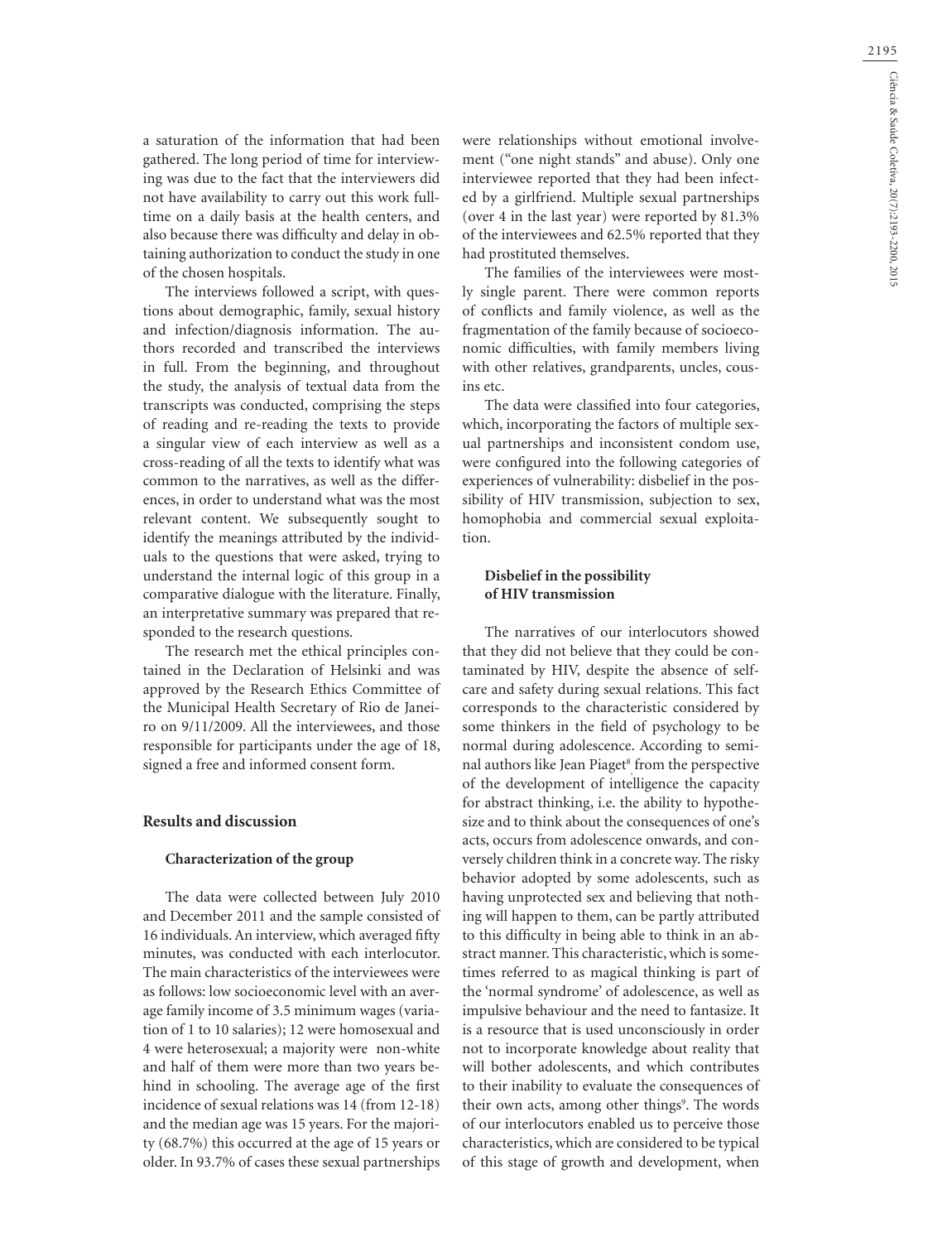they expressed their disbelief about the possibility of HIV transmission:

*Sometimes I wore a condom and sometimes I didn't, it depended more on the woman. Sometimes I remembered and sometimes I didn't, I though the person was OK about it.* 

*At the time there is so much excitement, they say that they aren't going to use one, and then you do it without one.* 

The feelings expressed in the words above show that adolescents act without thinking and engage in risky activities<sup>10</sup>. They are more vulnerable to the influences of the social environment and they assimilate news without much reflection<sup>11</sup>. Research by Dessunti and Advincula<sup>12</sup> with Brazilian university students in the health field corroborates our data in identifying the perception of invulnerability (assessed by the degree of concern/ anxiety related to the danger of acquiring STDs/AIDS) as representing a risk factor in relation to STDs/AIDS.

The references to condom use showed that they were little used or used incorrectly. Several interviewees reported that condoms burst during sexual activity, that they were bothered by using a condom, or that their partner simply didn't want to use one. Many interviewees also stated that having condoms did not guarantee that they would use them. Others complained of poor access to condoms and suggested that they should be more easily available.

#### **Subjection to sex**

We include two different situations in this category, but both result in what we understand to be subjection or submission to sex, i.e. when sexual relations occur without the individual having power or a conscious choice in relation to the sexual act, thereby constituting a situation of vulnerability to STDs. The first refers to the implementation of hegemonic gender patterns and the second refers to cases of sexual abuse.

Hegemonic gender patterns within society expose men to the risk of sexually transmitted infections and this is associated with early sexual initiation, the multiplicity of sexual partners without emotional involvement, and homosexuality. What is meant by being a man or woman in contemporary society, i.e. the expected behavior for each sex, is currently in a situation of flux but the inequality of power between the sexes is still great, especially in the poorest social classes from the economic point of view and also in terms of education. For men, sexual activity is desired and

stimulated from an early age. For women, it is expected that will wait and that they will be 'conquered' by men. Consider some of the following statements from our interlocutors:

*I have had many women; I began at a very young age.*

*Every day I had a different one (sexual partner).*

*Let me see, well I'm no rabbit (laughs) but I'm also not a saint.*

*Oh, I've lost count (of the number of sexual partners).* 

We still live under the aegis of compulsory heterosexuality, a social norm that is constituted by mandatory heterosexuality, and which constructs a necessary and consistent relationship between gender identity, desires, and sexual practices. It is this normativity that informs the conventions of gender and sexuality in our society, which is marked by an asymmetry between the male and the female<sup>13</sup>. As a result, these conventions can translate into practical experiences of sexual life, into submissive relationships, and the control of sexuality. They can also result in relationships of gender violence and create obstacles in negotiating the use of condoms $14$ . In the case of YMSM, because the female sex is considered to be inferior and subordinate, men who take on the 'non-masculine' gender also become objects of domination, and therefore of being subjected to sex<sup>4</sup>

. As adolescents, individuals are generally more vulnerable to external influences from their peers and society itself. These standards impose behavior norms, from which it is difficult for them to escape without feeling inadequate and not being accepted. For example, when they refer to the feelings that result from their first sexual experience, an experience which is so encouraged and desired by men, and also when they refer to the numbers of sexual partners that they have had<sup>15,16</sup>.

The second situation that falls into this category refers to the experiences reported by our interviewees regarding victimization in situations of explicit violence. The YMSM we interviewed reported submission to sexual partners as well as abuse perpetrated by older men, as evidenced in the following extracts:

... *Because at that time I did not really know what love was* [...] *I was very silly and he was an older person in his early thirties, I was 17. That was when he actually used me, you know.*

[When] *he abused me, I was 16, 15 going on 16. My uncle, I was young, I don't know how it started. He started touching me.*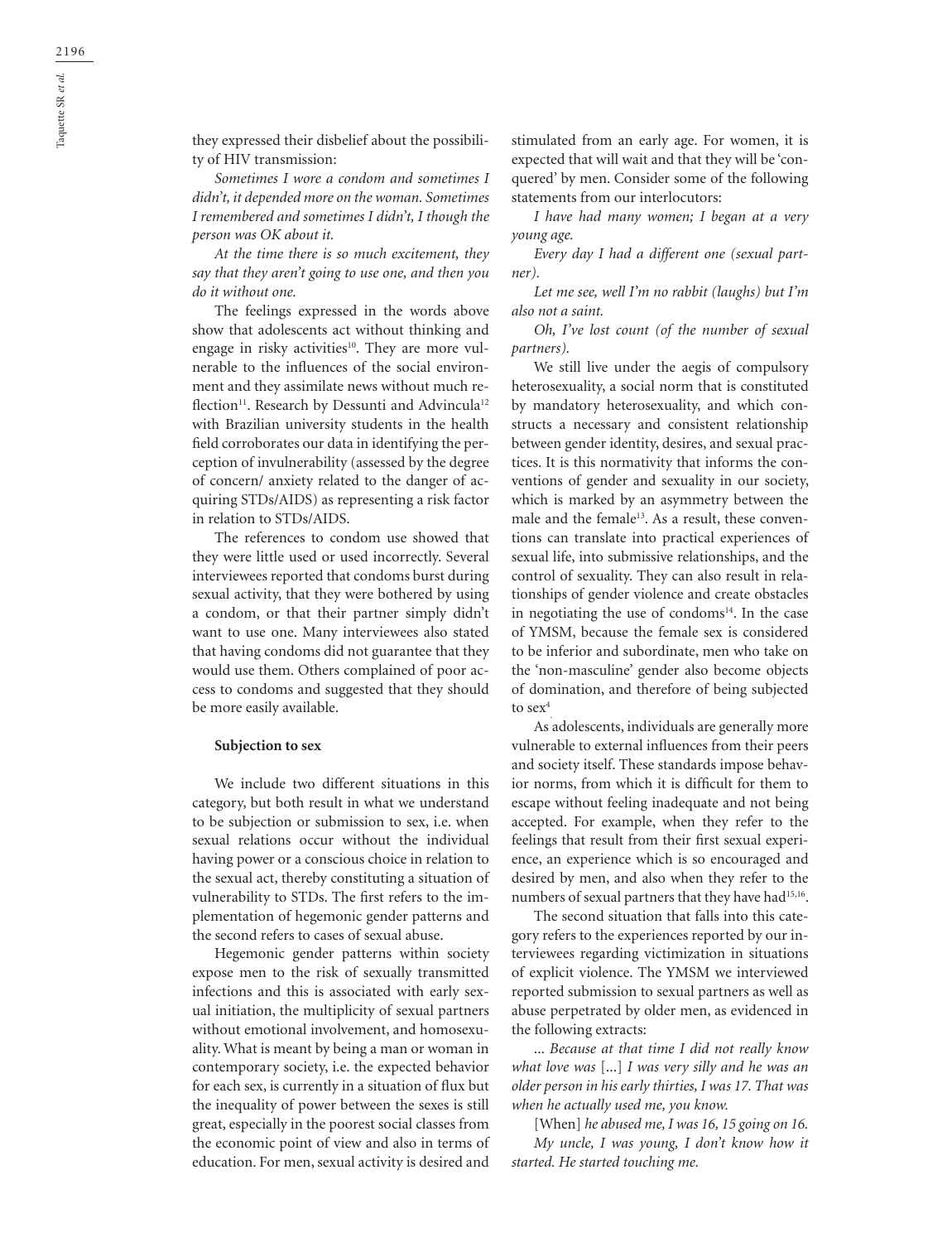An important fact is that homosexual relations are also marked according to this system of gender relations and they are, at least in principle, structured on a macho model that is based on gender hierarchy through lines of activity and passivity. Passive or effeminate men assume the symbolic role of women, and they are subjected to forms of domination.

#### **Homophobia**

The prevailing heteronormativity in society determines the rules of hegemonic gender and it is the main root of homophobia, which is a violent rejection of diverse forms of sexuality. In this social context, adolescents with homosexual attractions may have concerns arising from these homoerotic feelings. The latter are usually dramatic and veiled due to fear of rejection<sup>17,18</sup>. It is hard for an adolescent to accept their homosexuality, so in order to defend themselves from homophobia many homosexuals do not expose themselves and they isolate themselves due to a fear of revealing themselves and sharing this suffering with another person.

The young people interviewed in this study mentioned the strangeness and the inadequacy of the behavioral patterns that they experienced after they realized that they had homosexual feelings. When they had their first homosexual experiences they were overwhelmed with strong feelings of guilt, which may have been due to internalized homophobia19. The suffering that arises from these situations is intense and often leads to social isolation with disastrous consequences for adolescents, such as STDs, depression and even suicide $20,21$ . Suffering from discrimination, often in their own families, and social rejection these individuals often choose to leave home and live in ghettos that are referred to by some as the 'gay world', where they feel more accepted and start to adopt the behavior of these groups. The narratives of the YMSM interviewees referred to intra-family homophobia and exposure to health risks when they experience the 'gay world', where they often have unprotected sex with multiple partners<sup>22</sup>.

*I have only been really living for the last seven years. I needed and wanted to live my life for myself, because I'm gay I didn't have my freedom to be with my partner, I even had a steady partner.*

*My father couldn't accept the fact that I am gay... They beat me up when I was diagnosed with HIV.*

*In the gay world if you have a condom you use it, if you don't you still have sex anyway. At parties*  *or casual encounters people have intercourse without a condom.*

## *If a man touched me in a nightclub and I wanted it, I went ahead and did it.*

As in social relations between homosexuals and heterosexuals, sexual practices are socially and culturally constructed within the context of sexual guidelines that are learned throughout the development and growth of an individual throughout their lives. Homosexual adolescents tend to be sexually initiated at an early age and they have more sexual partners than heterosexuals. Sexual experimentation may be the most accessible way to learn how to be gay.

Other factors related to homophobia heighten this risk; for example, the great limitation in access to social protection and health services and the marginality that leads some to the sex trade and abuse of alcohol and drugs.

Several studies have shown the greater vulnerability of adolescent and young gay people<sup>1,23-25</sup>. Despite the fact that these people perceive themselves as vulnerable to HIV infection they do not consistently use condoms and they have multiple partners. It is a great challenge to identify and understand the particularities of the exercise of sexuality of this group in the fight against AIDS<sup>26,27</sup>

#### **Commercial sexual exploitation**

Another context of vulnerability that was observed among young HIV positive people in this study was that of commercial sexual exploitation. The main motivation for adolescents to engage in this activity is the search for economic advantages<sup>28</sup>. For some adolescents, having sex with other men does not make them feel less like men because, in general, they are active in the activity, which gives them a position of virility. They do not tend to use condoms in oral sex because they do not see it as hazardous.

For gay adolescents who suffer discrimination the sex trade is often the only way out for those who live on the margins of society with little access to social protection, education and work $29$ . Missed schooling is common in homosexual adolescents due, among other factors, to bullying. Sometimes they are unable to put up with the aggression and they drop out of school. Low levels of education are reflected in worse professional qualifications, and therefore less chance in the labor market, resulting in very few formal employment options for these young people.

In the accounts of the interviewees who reported that they had sex for money we detected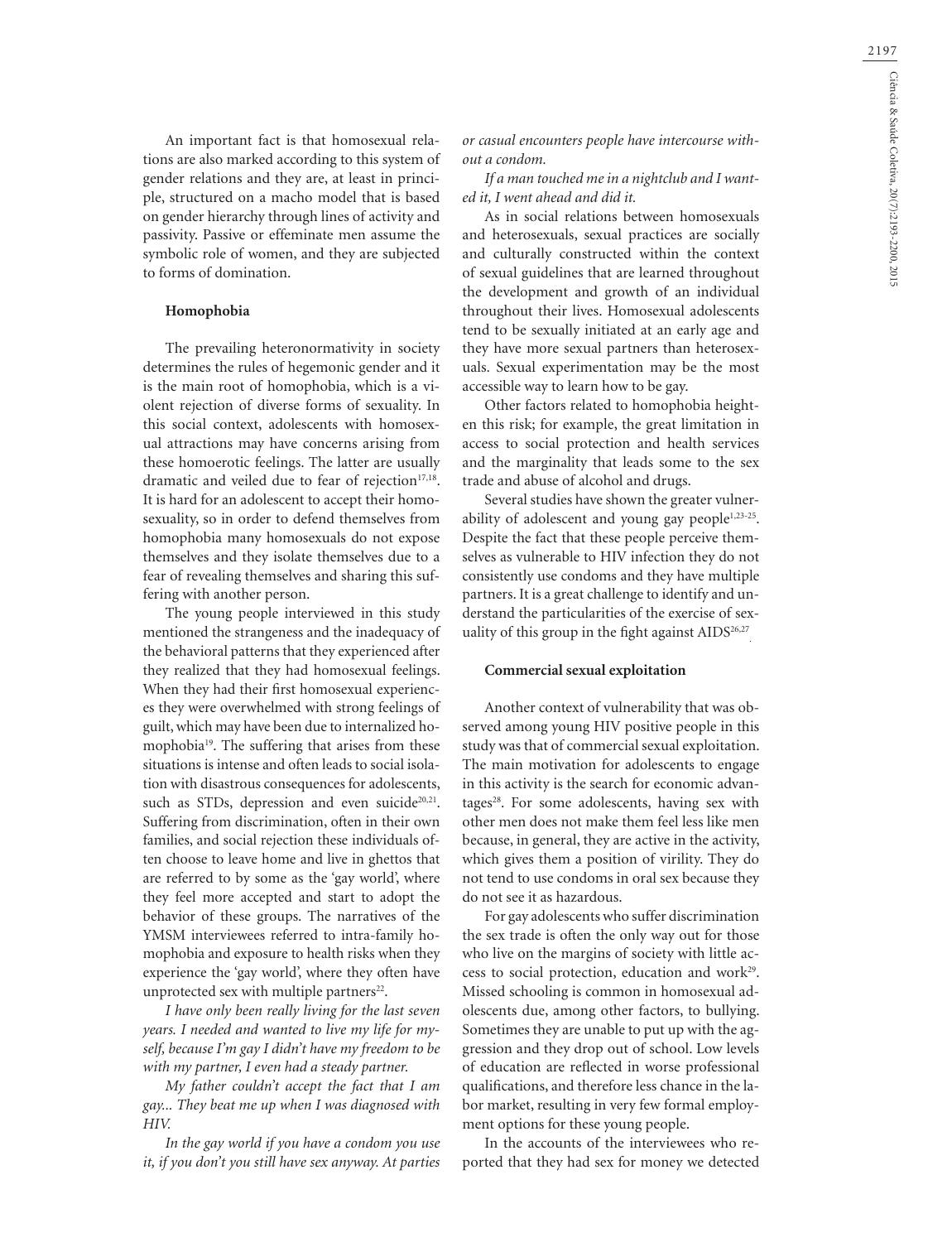a certain naturalization about the act of prostitution, which masked the violence contained in prostitution, both structurally, and in terms of the resulting inequality of power between the perpetrator and the prostituted adolescent. Although it is sexual abuse, it is often not perceived by these adolescents as such. Consider the following extracts:

*I've done prostitution, I'm bisexual. I had to do everything at that time and because of that I got sick. I had several partners, I lost count.*

*So I wore a condom, but sometimes the client didn't want to use one. I said that he had to pay more, so he paid more, and I didn't use one.*

*It was necessity that led me to prostitution. My family was poor; we had almost no money, not even for food. Then I found myself desperate, I went and met a friend...*

*I made a living by being a prostitute. We did not choose, we would do it with anyone.* 

The dynamics of the AIDS epidemic has shown the increasing involvement of segments of the population with lower purchasing power $1,30$ and the young people who engage in prostitution are generally found in particularly unfavorable positions with low socioeconomic status and levels of education. The clandestine nature that characterizes commercial sexual exploitation, coupled with relationships with multiple partners, leads the young people involved in prostitution to be more vulnerable to infection by STDs and AIDS.

#### **Final considerations**

Thinking about the AIDS epidemic, and evaluating it under the parameter of the contexts of vulnerability, we consider that the sector of the population that we interviewed provided evidence of situations in which public policies need to focus on individual, social and programmatic dimensions, all of which are interrelated.

From an individual standpoint, our interlocutors demonstrated low levels of self-care. They require better information and the availability of condoms, among other things. However, the information they require is not limited to issues related to HIV infection, but mainly regarding increased schooling. Condoms should be available on a large scale in the various environments frequented by adolescents and they should be free and available in an un-bureaucratic way. The Health and Prevention in Schools Program, which is a partnership between the Ministry of Health and the Ministry of Education, contains

activities to promote the sexual and reproductive health of adolescents and young people in schools; it is a public policy and it should be increased<sup>31</sup>. The educational approach has been successful in generating positive changes in the sexual behavior of adolescents and should be encouraged32. In France, where the prevalence of AIDS in the adolescent age group is proportionally three times lower than in Brazil, sex education activities and the distribution of condoms in schools are required by law<sup>33</sup>.

From a social standpoint, several challenges need to be tackled to reduce AIDS among adolescents; these include social inequality, structural and gender violence, and homophobia. These problems have already been the subject of interventions by various sectors of society and the latter should be expanded and intensified. Another issue worth noting is the early sexualization that turns many young adolescents into victims. In their eagerness to be accepted in the groups to which they belong they end up starting to have sex at an early age because this is expected of them. They frequently become considered as objects among their peers and often have unprotected sex, rather than being individuals aware of their own sexuality. It is necessary to encourage this debate in Brazil, especially in the educational field. In Brazil, the average age at which adolescents in urban areas have their first sexual experience is around 14.934. In developed countries such as France, this average is about  $18^{35}$ .

From a programmatic standpoint, our study demonstrated the need to invest in the effective inclusion of adolescent young men in health programs and services, including actions to meet the specific needs of the YMSM population. Health professionals should be trained to deal with sexual diversity. It is known that access to skilled health care for this population is proven to prevent risky behavior<sup>36</sup>. Male sexuality, in relation to men's health, must be addressed from a gender perspective, given that the reduced involvement of the YMSM population and the attendant problems that they experience occurs because of models of masculinity<sup>37</sup>.

Finally, it is worth noting that our study only included adolescents and young people from the less-privileged (from an economic point of view) social classes. Consequently, the study dealt with a section of the population that most uses public health services and that is currently the most affected by AIDS, which limited the scope of our results. We would stress the importance of future research to study individuals from more affluent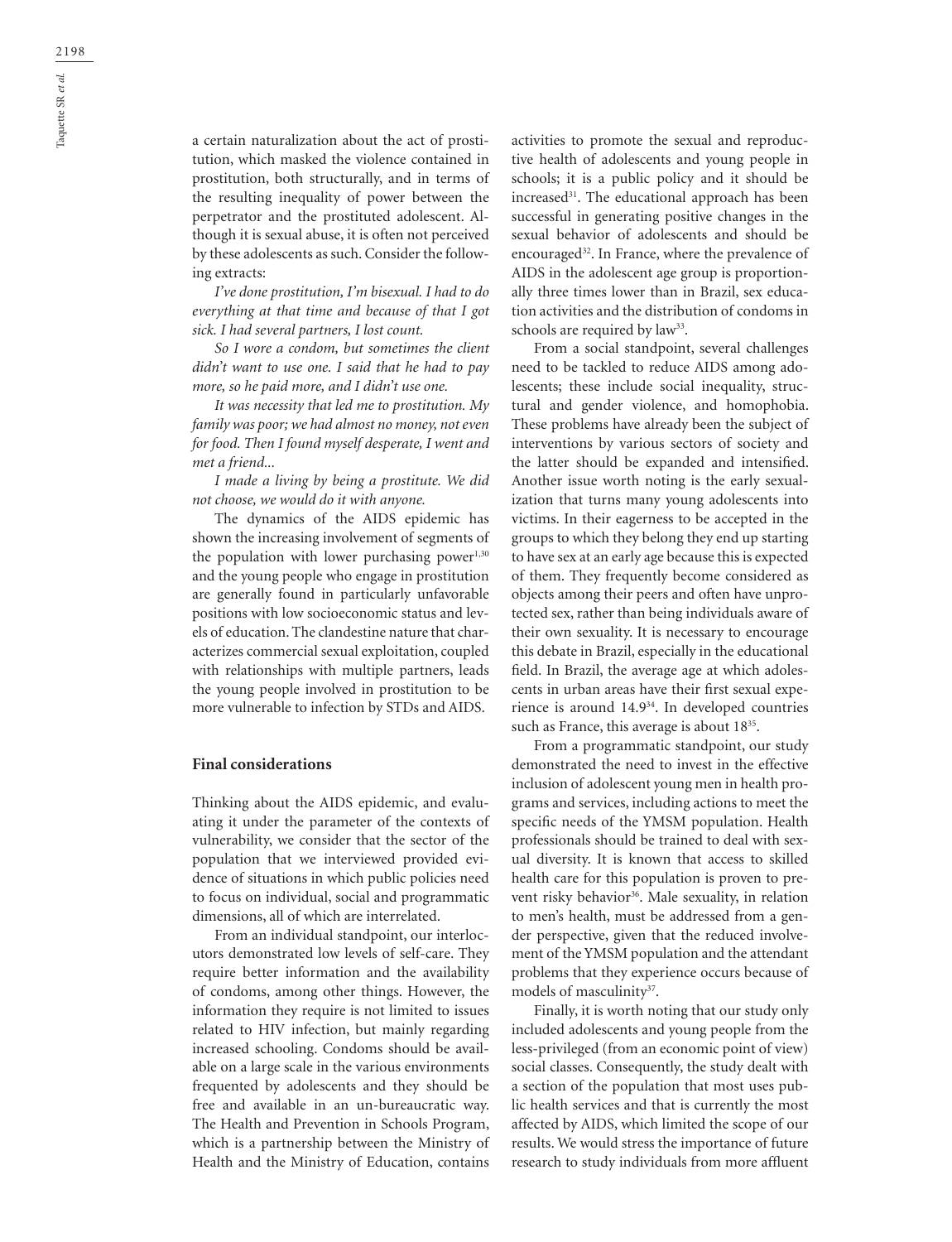social strata in order to expand the understanding of different contexts of vulnerability.

### **Collaborations**

SR Taquette participated in drafting the study, in collecting and analyzing the data, and in the writing and final revision of the manuscript. AO Rodrigues and LR Bortoloti collaborated in the collection and analysis of data and the final revision of the manuscript.

#### **Acknowledgements**

This research received funding from Faperj and the authors would like to thank Dr. Eduardo Pozzobon from the Hospital Universitário Pedro Ernesto, Dr. Norma de Paula Motta Rubini from the Hospital Gaffrée Guinle, Dr. Alberto Chebabo from the Hospital Universitário Clementino Fraga Filho, and Dr. Jacqueline Anita Menezes from the Hospital Federal dos Servidores do Estado for collaborating in conducting this study.

#### **References**

- Brasil. Ministério da Saúde. Departamento de DST, AIDS 1. e Hepatites Virais. *Boletim epidemiológico* 2014 [acessado 2014 ago 15]. Disponível em: http://www.aids.gov.br/ sites/default/files/anexos/publicacao/2013/55559/\_p\_ boletim\_2013\_internet\_pdf\_p\_\_51315.pdf
- Brasil. Ministério da Saúde (MS). Departamento de DST, Aids e Hepatites Virais. *Pesquisa de conhecimentos, atitudes e práticas 2009*. [acessado 2014 ago 11]. Disponível em: http://www.aids.gov.br/pagina/pesquisa-de-conhecimentos-atitudes-e-praticas-relacionadas -dst-e-aids 2.
- Barker G. A saúde do homem adolescente: aplicando uma perspectiva de gênero ao masculino. In: Brasil. Ministério da Saúde (MS). *Saúde do adolescente: competências e habilidades*. Brasília : Editora do Ministério da Saúde; p. 223-230, 2008. [acessado 2014 maio 11]. Disponível em: http://portal.saude.gov.br/portal/arquivos/ pdf/saude\_adolescente.pdf 3.
- Faleiros E. Violência de gênero. In: Taquette SR. *Violên-*4. *cia contra a mulher adolescente / jovem*. Rio de Janeiro: Ed. UERJ; 2005. p. 61-11.
- Brasil. Ministério da Saúde (MS). Departamento de 5. Atenção Básica. Secretaria de Atenção à Saúde. Departamento de ações Programáticas Estratégicas. *Política Nacional de Atenção Integral à Saúde do Homem (Princípios e Diretrizes).* Brasília, novembro de 2008. [acessado 2014 ago 15]. Disponível em: http://dtr2001.saude. gov.br/sas/PORTARIAS/Port2008/PT-09-CONS.pdf
- Silva CG, Paiva V, Parker R. Juventude religiosa e homossexualidade: desafios para a promoção da saúde e de direitos sexuais. *Interface (Botucatu)* 2013; 17(44):103-117. 6.
- Minayo MCS. *O desafio do conhecimento. Pesquisa qua-*7. *litativa em saúde*. 13ª ed. São Paulo: Hucitec; 2013.
- Piaget J. Intelectual evolution from adolescence to adulthood. *Human Dev* 1972; 15:1-12. 8.
- Aberastury A, Knobel M. *Adolescência normal*. Porto 9. Alegre: Artes Médicas; 1988.
- 10. Quadrel MJ, Fischhoff B, Davis W. Adolescent (In)vulnerability. *Am Psychol* 1993; 48(2):102-116.
- 11. Borges ALV. Pressão social do grupo de pares na iniciação sexual de adolescentes. *Rev. esc. Enferm*. *USP* 2007; 41(N. Esp.):782-786.
- Dessunti EMR, Advincula AO. Fatores psicossociais e 12. comportamentais associados ao risco de DST/AIDS entre estudantes da área de saúde. *Rev. Latino-Am. Enfermagem* 2007; 15(2):267-274.
- Butler J. *Problemas de gênero. Feminismo e subversão da*  13. *identidade*. Rio de Janeiro: Civilização Brasileira, 2003.